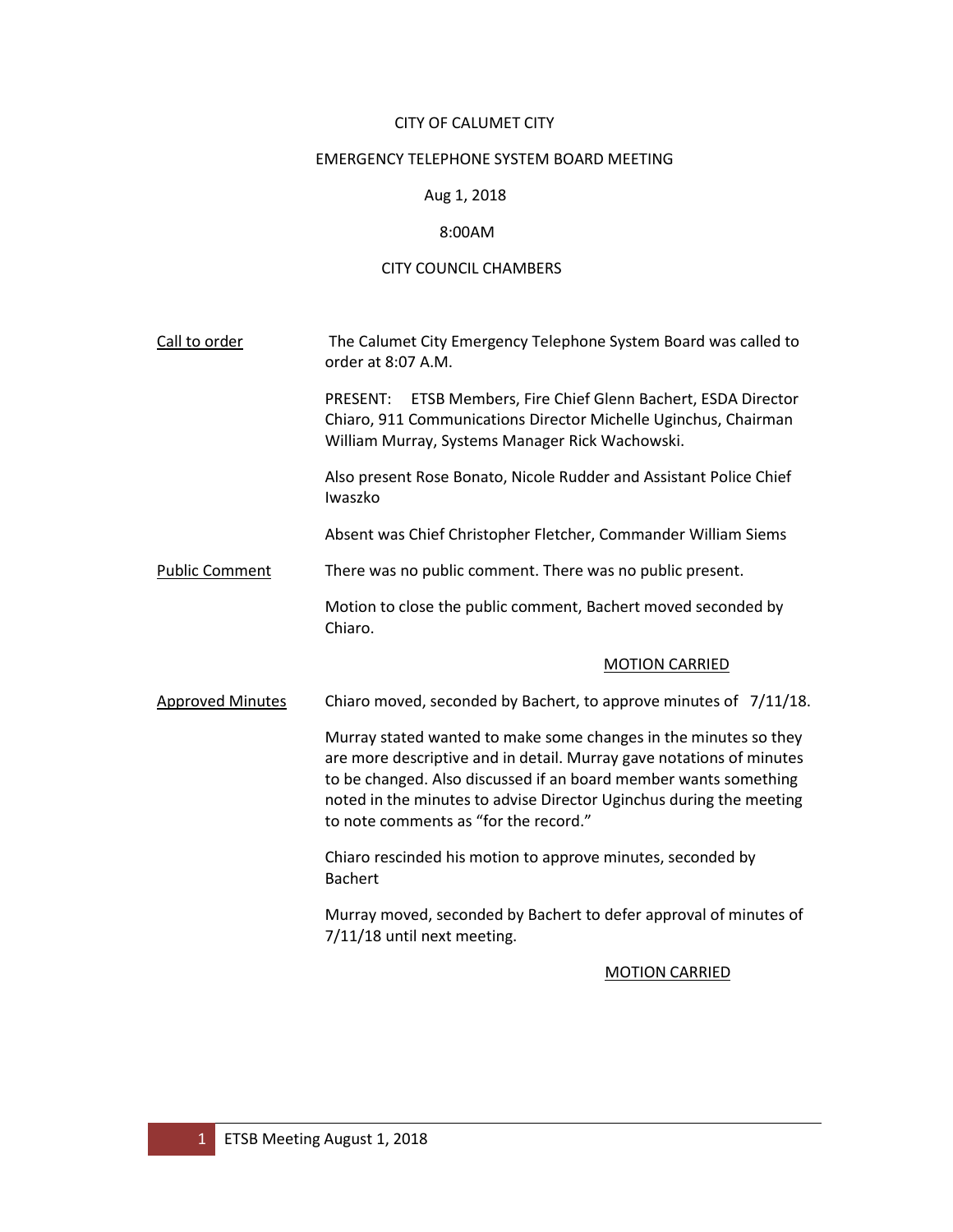# Treasurer's Report

|                              |                | Nicole Rudder was present from the Treasurer's office.                                                                                                                                                                                                                                                                                                                                                                       |
|------------------------------|----------------|------------------------------------------------------------------------------------------------------------------------------------------------------------------------------------------------------------------------------------------------------------------------------------------------------------------------------------------------------------------------------------------------------------------------------|
|                              |                | Added the bill from Teleinterpreters in amount of 26.54. Making total<br>bill listing amount to 19,620.60.                                                                                                                                                                                                                                                                                                                   |
|                              |                | Discussed the Treasurer's Report. Rudder discussed the Miner<br>Electronic bills not sure if getting mixed in with the City bills. Nicole<br>Rudder was going to follow up with Marcia in purchasing about the<br>Miner Electronics bills. Murray advised for Director Uginchus to<br>contact Miner Electronics and have them put the bills in the Director<br>Uginchus name so they can differentiate between City and 911. |
|                              |                | Rudder advised did not have the bank reconciliation completed due<br>to last day of the month being yesterday. Will have for next meeting<br>September 5, 2018. We issued one check this month to AT&T. Rudder<br>also advised there was enough funds to pay the Miner Electronics<br>bills as well as the loan payments.                                                                                                    |
|                              |                | Murray asked Rudder about large purchases that the board needed<br>to make how should go about advising Treasurer's office. Rudder<br>advised with the Treasurer present at the ETSB Board meetings they<br>would know about the purchases. Murray stated any large purchases<br>over 10,000 Director Uginchus would send an email out to the ETSB<br>Board members and Treasurer.                                           |
| <b>Approved bill listing</b> |                | Wachowski moved, seconded by Chiaro, to amend the bill listing from<br>19594.06 to 19620.60.                                                                                                                                                                                                                                                                                                                                 |
|                              |                | Murray motioned to approve bill listing, seconded by Wachowski.                                                                                                                                                                                                                                                                                                                                                              |
| <b>Roll Call</b>             |                |                                                                                                                                                                                                                                                                                                                                                                                                                              |
| YEAS:                        | 5              | Bachert, Chiaro, Uginchus, Wachowski, Murray                                                                                                                                                                                                                                                                                                                                                                                 |
| NAYS:                        | 0              | None                                                                                                                                                                                                                                                                                                                                                                                                                         |
| ABSENT:                      | $\overline{2}$ | Fletcher, Siems                                                                                                                                                                                                                                                                                                                                                                                                              |
|                              |                | <b>MOTION CARRIED</b>                                                                                                                                                                                                                                                                                                                                                                                                        |